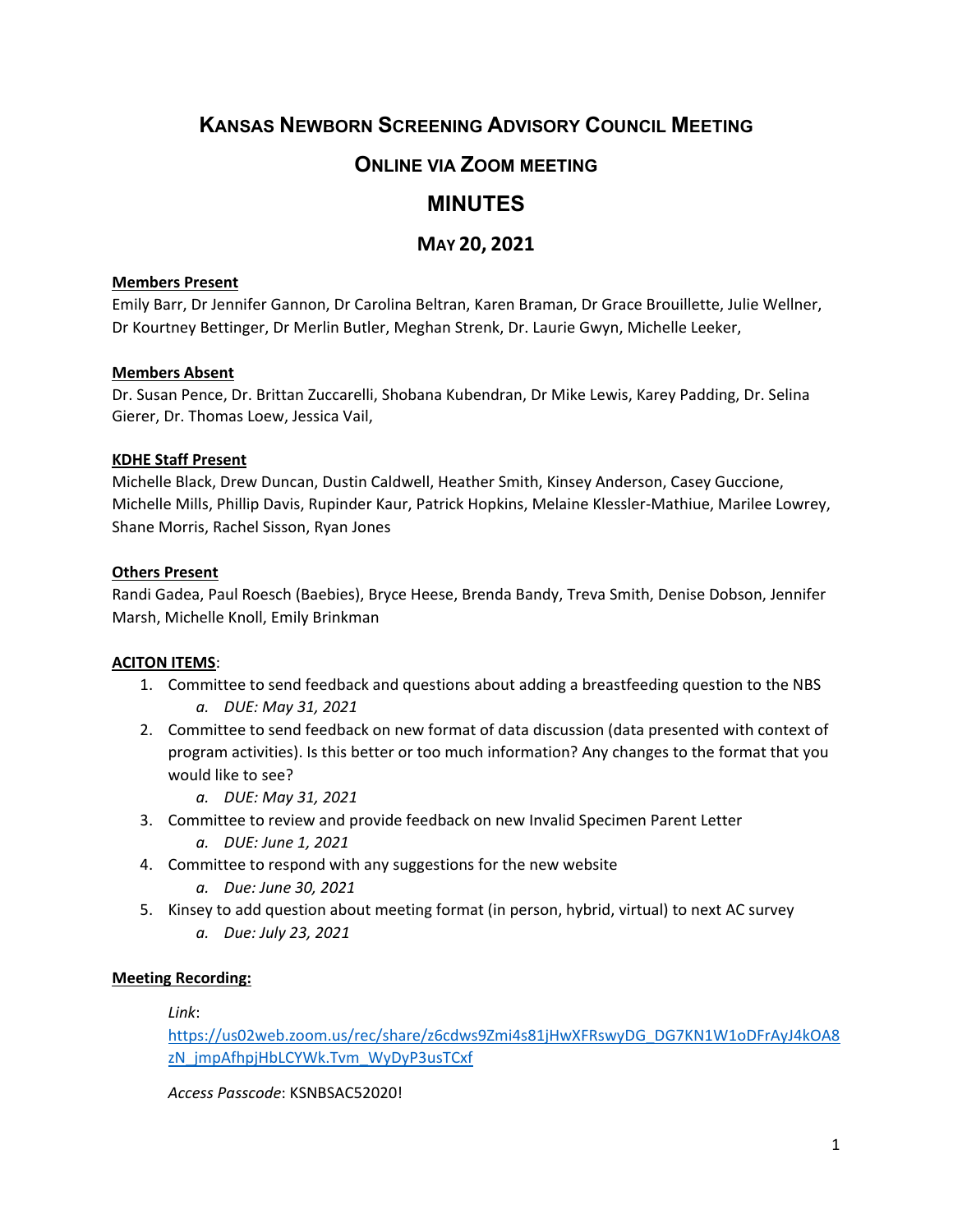### **Minutes**

- 1. Housekeeping
	- a. Attendees introduced themselves via Zoom name display and answered icebreaker question in the chat
	- b. Approval of previous minutes (with no edits): Dr. Kourtney Bettinger moved to approved and Dr. Gwyn seconded.
- 2. Breastfeeding and NBS
	- a. Brenda Bandy & Treva Smith presented breastfeeding data and how we can utilize the information.
		- i. KS does not ask feeding questions
		- ii. National recommendation is to ask feeding questions.
		- iii. Other states are asking feeding questions.
		- iv. Data from vital birth record does not accurately reflect whether mother is breastfeeding at discharge – facilities are instructed to select "yes" if mother *ever* breastfed before discharge
		- v. Data would provide county and facility level data regarding intensity of breastfeeding (Human milk, formula, or both) which is not currently available
		- vi. Would also provide demographic race and ethnicity data to support breastfeeding equity initiatives
		- vii. Discussion about potential impact that simply asking the question could have on facility initiative to promote breastfeeding – particularly for non "Baby-Friendly" facilities (only 7 "Baby-Friendly" facilities in KS right now)
		- viii. Will continue discussion internally and revisit the topic at the next Advisory Council Meeting with opportunity to vote
		- ix. **ACTION: request committee feedback, thoughts, and questions on this topic by June 1, 2020**.

### 3. Data Survey

- a. Preferences: Scheduled vs. Survey
	- i. 50% of respondents had no preference.
- b. Conclusion

i.

- i. Will continue scheduled review and survey
- c. Data topics preferences:
	- i. Timeliness: review each meeting
	- ii. Presumptive Positive cases and Positive predictive value/false positive

 $\cdot$  May

- iii. Lost to follow up: review each meeting.
- d. Data review schedule for future meetings.

#### • January • Timeliness

- Time from birth to diagnosis • Time from birth to false positive determination (for refer level abnormal screens)
- Presumptive Positives
- Lost to Follow Up
- Positive Predictive Value & False Positive Rate
- False Negative Rate
- ii. No objections to this plan were voiced

### • September

- Timeliness
	- Time from receipt to report
	- Time from birth to report Time from report to medical
	- intervention
	- Presumptive Positives
- Lost to Follow Up
- Unsatisfactory Specimens
- Timeliness • Collection Time
	- Transit Time
- Presumptive Positives\*
- Lost to Follow Up\*
- Unscreened Infants\*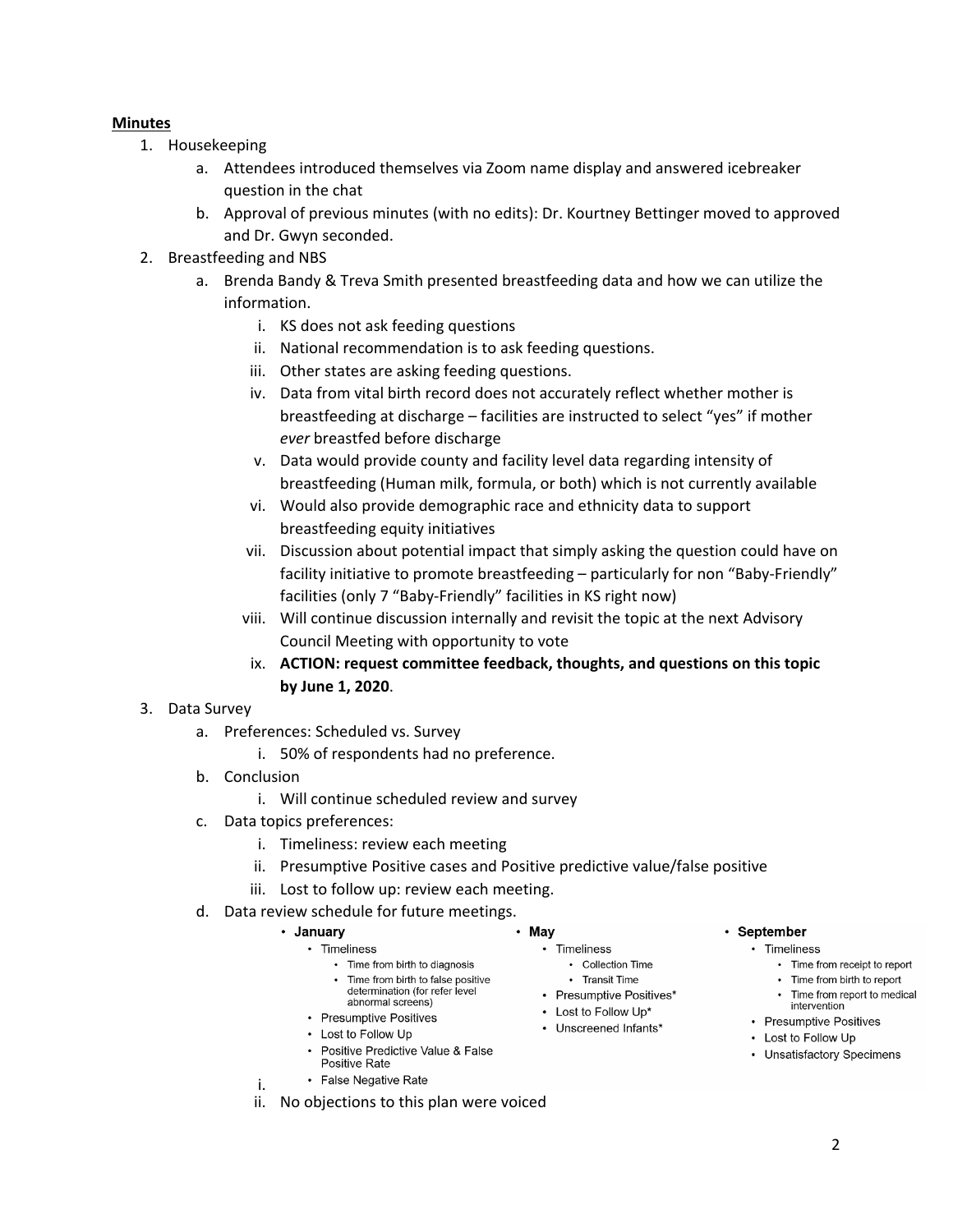- e. Timeliness:
	- i. 2019: Program began timeliness education
	- ii. Currently live webinars and custom webinars.
	- iii. Aug 2020 Sunday courier project.
- f. Time of collection:
	- i. 2019 avg 36.92 hours
	- ii. 2020 avg 35.45 hours
	- iii. 2021 avg 52.66 hours
- g. Steady decrease in collection time through 2019 and early 2020
- h. Follow up experienced staffing transition in Sept 2020.
- i. Current efforts for improvement
	- i. Increase frequency of webinars.
	- ii. Monthly newsletter reminders.
- j. Transit time: from time of collection to receipt at lab.
	- i. 2019 avg 70.93 hours
	- ii. 2020 avg 62.70 hours
	- iii. 2021 avg 64.23 hours
- k. Transit time has improved year over year
- l. Activities for improvement
	- i. Launch of timeliness tips poster March of 2020
	- ii. APHL Sunday Courier project Aug 2020
- m. Impactful events
	- i. Covid shutdown
	- ii. Reduce in education activities from 9/20 to 2/2021 due to staffing transitions
- n. Lost to Follow up:
	- i. What we need to present the data -definitions.
		- 1. Working with hearing to align definitions across whole program.
		- 2. NewSteps:
			- a. Only requesting lost to follow up counts on infants that have a specimen.
			- b. Infants without a specimen are counted separately
		- 3. Follow up acts on infants without a screen. Should these be counted in lost to follow up if unresolved?
	- ii. Lost to follow up data project updates
		- 1. While evaluating the data, became aware that some infants were not counted that should have been. Raised questions about definition of lost to follow up.
		- 2. Continuing to evaluate data before presenting results
- **o. ACTION: Program requests committee feedback on new data presentation format (presenting data in context of program activities). Is this helpful for you or too much information?**
- 4. Overview of follow up protocols.
	- a. Notifications from KHEL
		- i. REFER level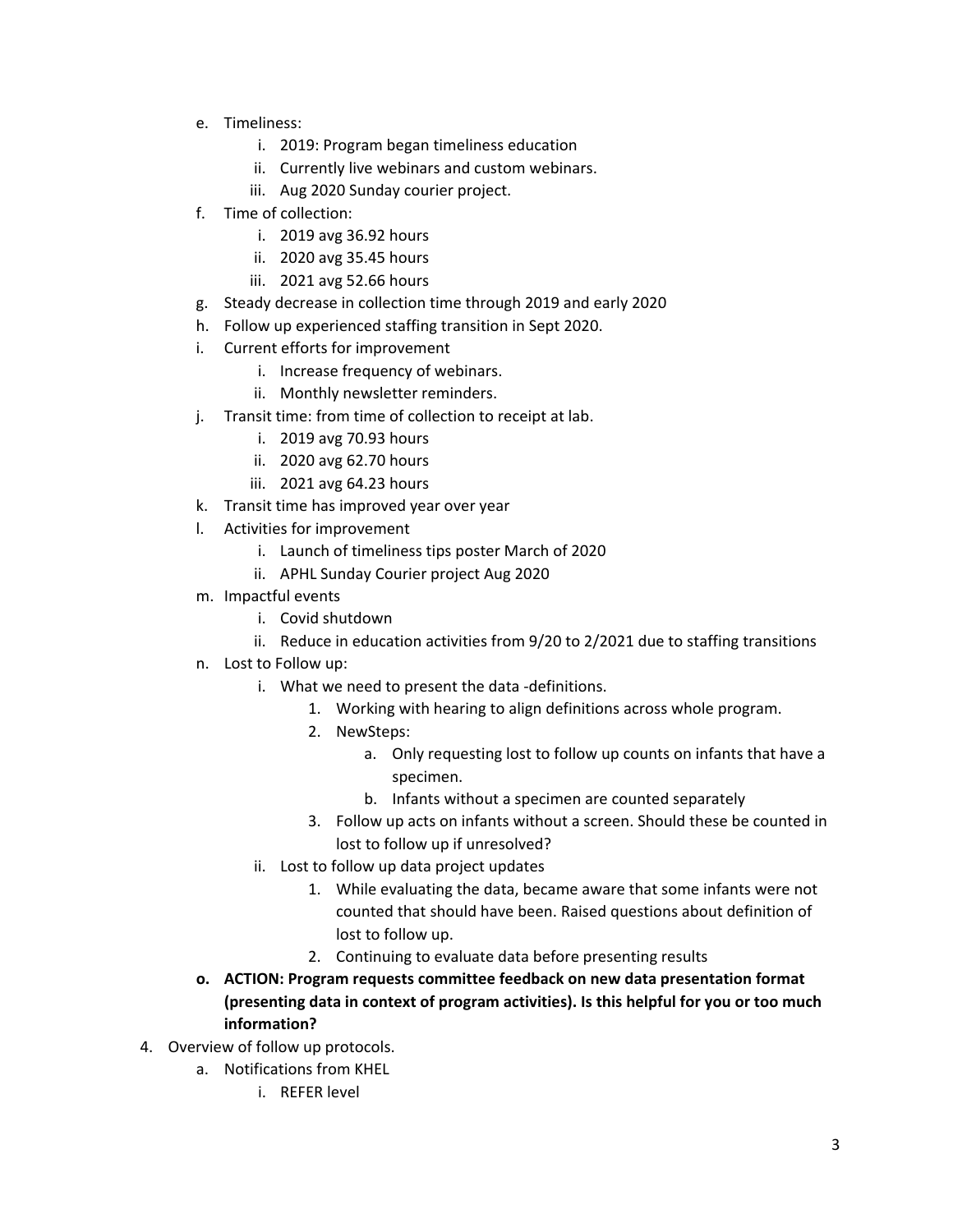- ii. Rescreen level follow up further differentiates these for follow-up-action purposes
	- 1. Repeat
	- 2. Borderline
- iii. Unsat
- iv. Invalid
- b. Initial follow up actions
	- i. REFER
		- 1. Call and fax to PCP
		- 2. Letter to parents
		- 3. Some disorders, call specialist
	- ii. Repeat
		- 1. Call and fax to PCP
		- 2. Letters to Parents
	- iii. Borderlines
		- 1. Fax to PCP (no phone call)
		- 2. Letter to parents
		- 3. "Borderlines" are treated differently for three reasons:
			- a. Volume of "Borderlines" for some conditions (TSH, HgB, LSD rescreens) – don't have the capacity to call all of these
			- b. They are not time-critical and we have not observed problems with PCPs following through on follow up's recommendations
			- c. HgB follow up takes a lot longer (9-12 months)
	- iv. Unsat
		- 1. Call to PCP
	- v. Invalid
		- 1. NICU -track call at 14 days if no recollection
		- 2. Well Baby Call immediately
- c. General subsequent follow up.
	- i. 14 Days and/or
	- ii. 30 Day and/or
	- iii. 90 Days
	- iv. Specific timing and number of times we follow up depends on the specific condition.
	- v. One condition (SMA) gets a call again in 24-48 hours after initial contact; also use professional/contextual judgement to call on specific cases that we feel will benefit from another call in 24-48 hours
	- vi. Dealing with changes to PCP:
		- 1. Verify patient is following in the practice; if not, inform physician of legal obligation to inform family and identify which practice baby is following in.
		- 2. Carry out same follow up actions with new PCP information.
		- 3. Voicemails: request provider return call to confirm receipt of information and verify infant is following in the practice.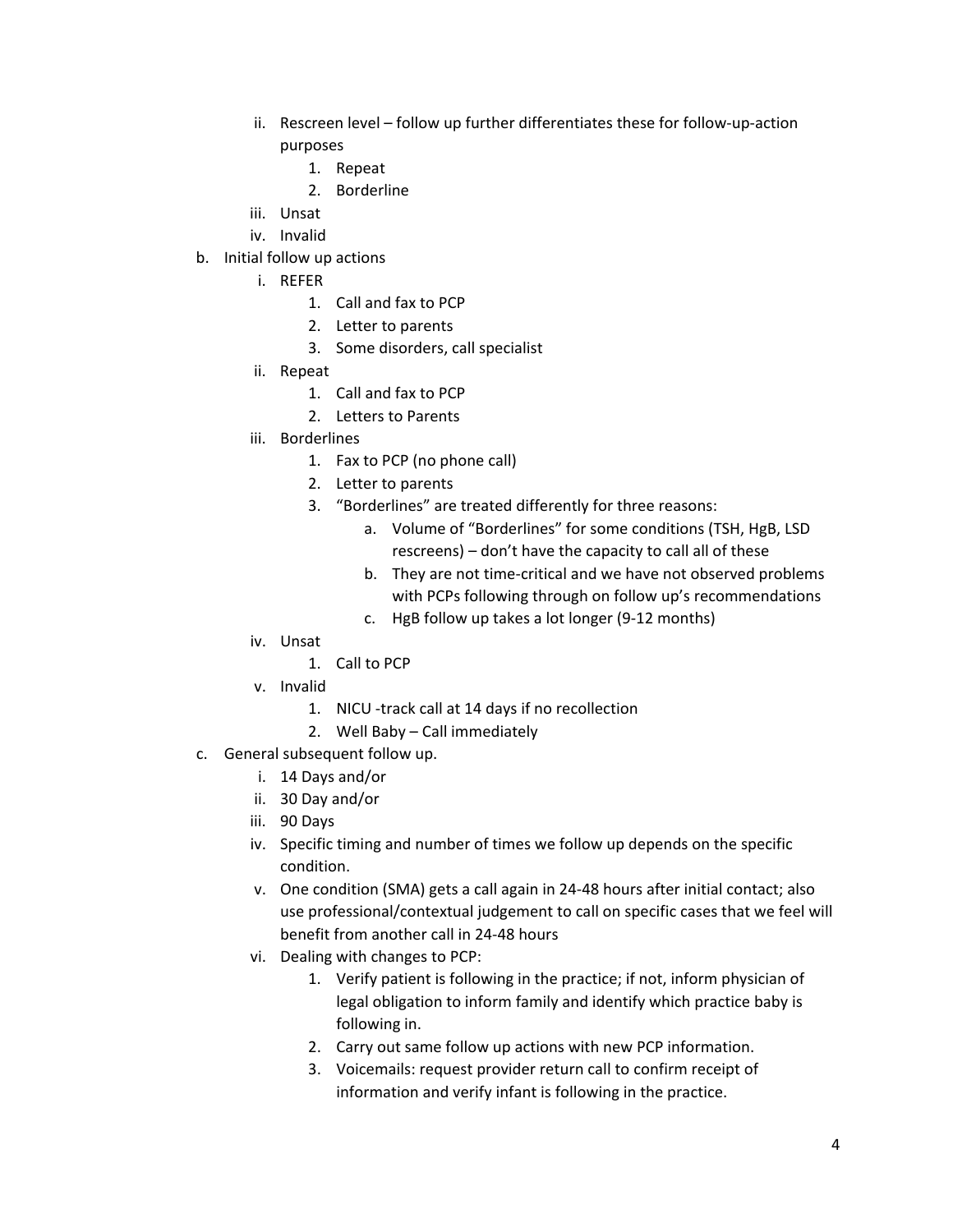- 4. Parent letters sent for every condition that we screen for
	- a. Informs family of out of range result for XYZ condition
	- b. We have XYZ PCP on record, ask family to call program if incorrect.
	- c. Prepared at same time as call and fax to PCP families may receive letter after follow up actions already taken (factor of postal service).
	- d. Serves as safety net protocol.
- d. Other follow up questions form the data survey.
	- i. What data does the follow up team track?
	- ii. When does follow up consider the "time form reporting out of range results to a medical intervention" complete?
	- iii. Need more time to answer questions with enough context will add to agenda for next meeting.
- e. New Parent letter for invalid results.
	- i. A way to contact families about no valid screen on file when:
		- 1. When either been unable to communicate with PCP, or
		- 2. Have communicated the with PCP and still do not have a valid screen.
	- ii. One last step before closing such cases.
	- iii. Drafted and email to the council.
	- **iv. ACTION: Review and provide feedback by June 1.**
- f. New Parent letter for unscreened infants.
	- i. We attempt contact with provider before closing without a screen.
	- ii. Currently no protocol for where there is no known provider and no evidence of "no consent".
	- iii. Not yet drafted reviewing hearing screening's letter and protocol.
	- iv. Dr. Beltran asked if there could be improved education to help midwives and birthing facilities about completing the screens.
		- 1. NBS does actively educate birth facilities and midwives about providing complete information on the demographic cards
		- 2. Cases without PCP or birth facility information most often do not have blood spot specimens submitted to the lab (therefor no information from the demographic card).
		- 3. Cases without any information on the birthing facility or birth attendant or PCP most often come from Out-of-Hospital births were there may not actually be a birth attendant and the family has chosen to avoid any medical interventions.
		- 4. May be opportunity to work with Vital Records for educational opportunities/outreach to families submitting their own birth records.
- 5. KHEL updates
	- a. KHEL is fully staffed. Also have covid staff helping out.
	- b. Perkin Elmer Genetic specimen processor (GSP)
		- i. Will replace Perkin Elmer AutoDelfia
		- ii. Regarding CAH, CH and CF.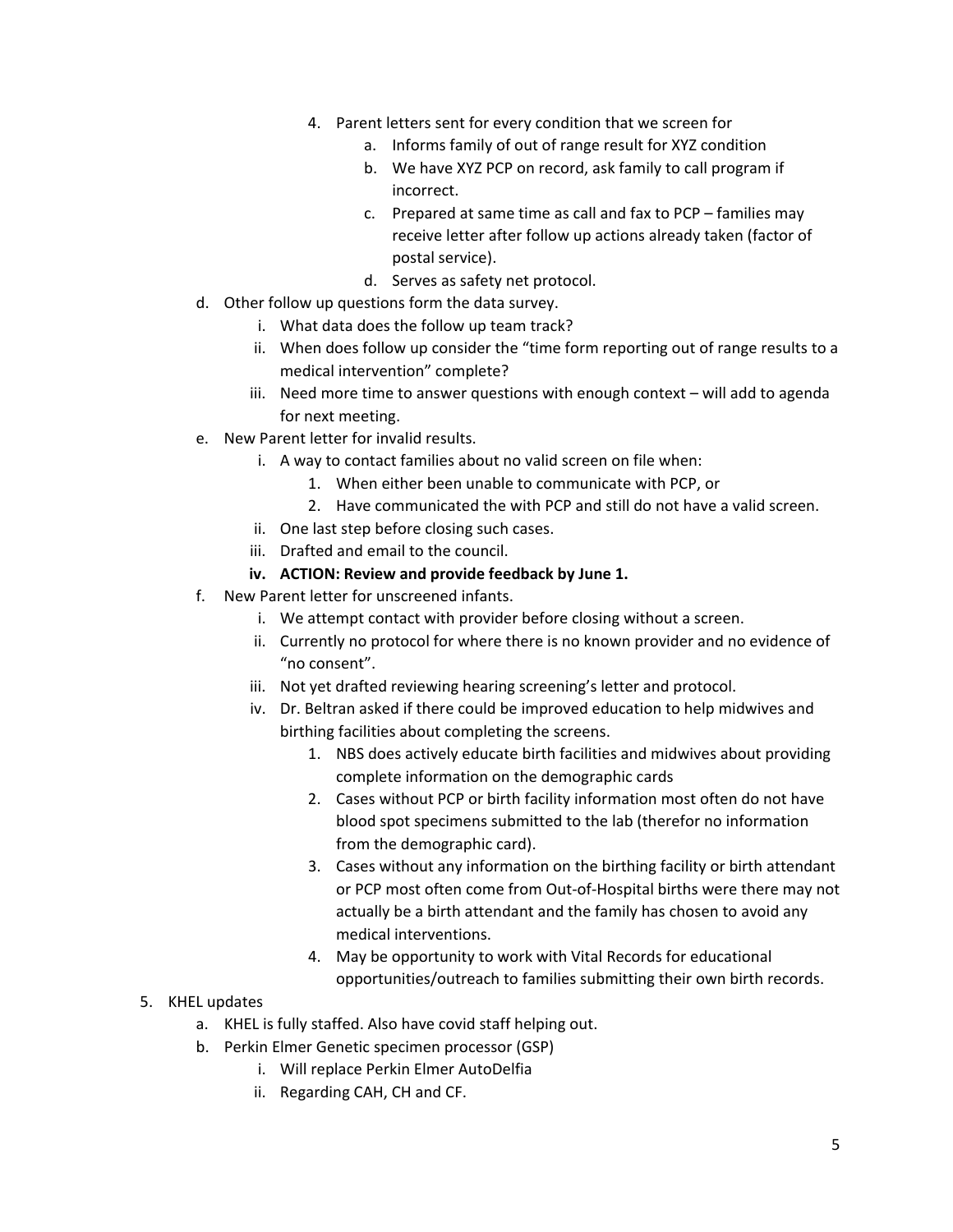- c. Sunday Courier Grant
	- i. Improved transit time since start.
	- ii. Improved number of specimens submitted.
	- iii. Grant has been extended.
		- 1. Overnight shipping preprinted label trial
		- 2. Six-month trial
		- 3. For facilities <15 specimens per month
- d. SMA: went live Feb 1, 2020.
	- i. Two screen positives both confirmed diagnosed
		- 1. 2020 SMN-2 type 3
		- 2. 2021 SMN-2 type 2
- e. LSD 2<sup>nd</sup> tier updates
	- i. Pompe 8 total sent to  $2^{nd}$  tier
		- 1. 6 neg from Mayo
			- a. 4 indeterminate for sequencing
		- 2. 2 positive from Mayo
			- a. 1 indeterminate and 1 positive
	- ii. MPS-I 4 total specimens sent to  $2<sup>nd</sup>$  tier
		- 1. 3 neg from Mayo all indeterminate for sequencing
		- 2. 1 uncertain from Mayo indeterminate for sequencing.
- f. XALD Projected start of the certification and pilot 2021
- g. References and acknowledgements
	- i. Health Chem
	- ii. New Steps
	- iii. She also thanked lab staff and stated she was very proud of her team.
		- 1. Brandon Moreno, Rupinder Kaur, Justin Gianares, Casey Guccione
- 6. Education Updates
	- a. Meet a Specialist Webinars
		- i. LSD
		- ii. Still in planning phase
		- iii. Will be 30 minutes instead of 60
	- b. Updating Materials
		- i. NBS Brochure
			- 1. Adding SMA, Pompe, MPS-1, and X-ALD
		- ii. Website
			- 1. X-ALD added by 3/2022
	- c. New Materials
		- i. Info Brief/Info Sheet for Providers and Families
			- 1. Will do one for each disorder updating what's currently available on our website to be less text heavy and more user friendly
			- 2. Will you use LSD info brief as template
		- ii. Abnormal Parent Letter insert finished getting Spanish translation
			- 1. Will be permanent
		- iii. NBS Brochure insert finished getting Spanish translation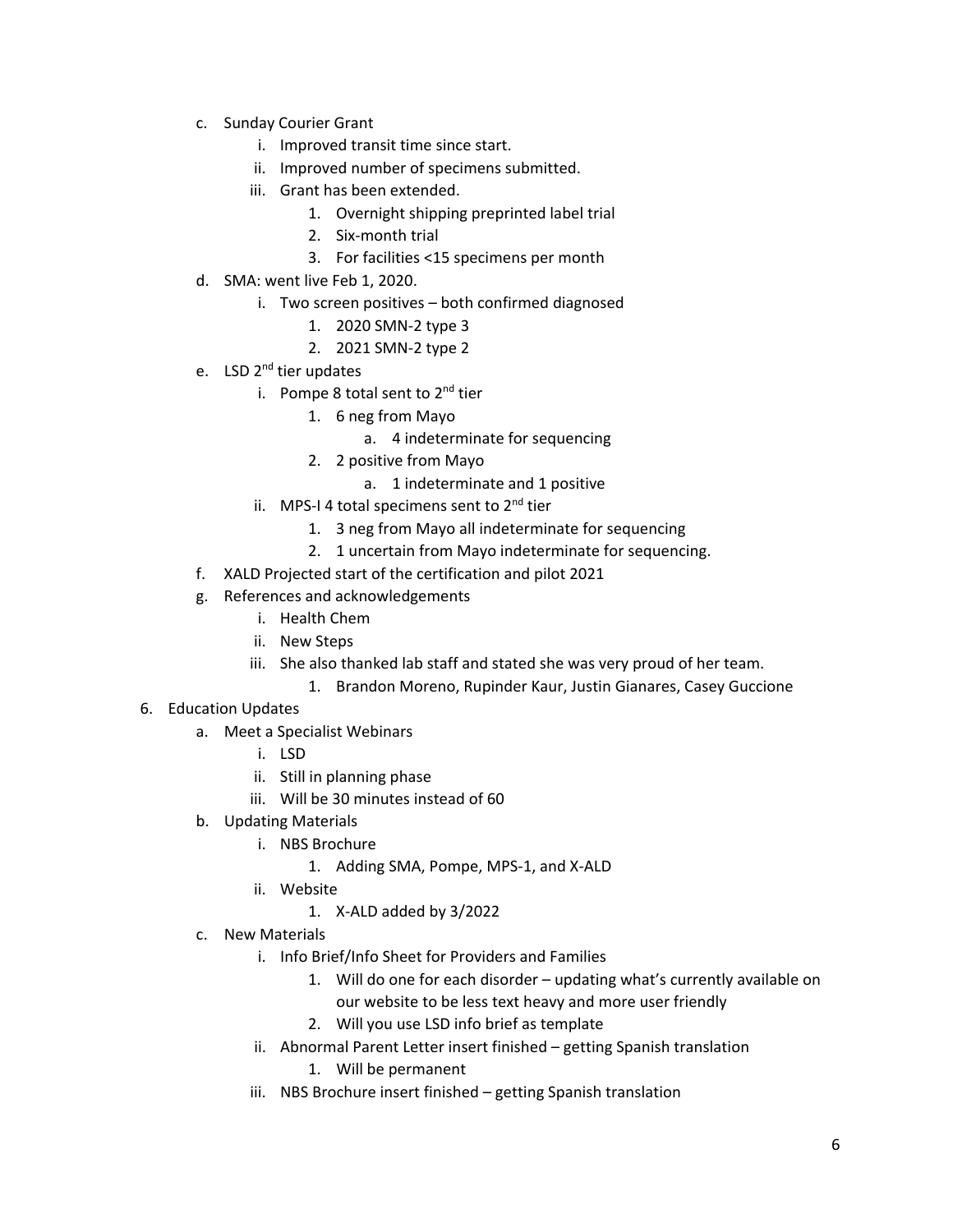- 1. Temporary until new brochure
- iv. Combo Brochure
	- 1. Covers different Bureau of Family Health programs from conception to adulthood (through the life course)
	- 2. QR codes will link to specific program websites
- v. Screening Card Handling Instructions
	- 1. 2-sided document included with NBS cards
	- 2. Instructions on how to handle safely w/pictures useful for facilities and to reduce unsatisfactory specimens
	- 3. Possibly laminated to be able to keep
- vi. Facility Recognitions
	- 1. Best of Best for 2020
	- 2. Based on 2019
	- 3. Due to COVID-19, thought about not adding some data, but feedback has been to keep it
	- 4. New category: Most Improved
	- 5. May use Percentile vs. meet or exceed goal for qualification due to impact of COVID-19
	- 6. Meeting near end of May
- vii. Website update
	- 1. Complete overhaul
	- 2. Will take a year, but making changes as needed in the meantime
	- 3. Will be easier to navigate and have enhanced search feature
	- 4. Taking suggestions
	- 5. Using Minnesota NBS website as base model information is easy to find. <https://www.health.state.mn.us/index.html>
	- 6. Will be designed for KS
	- **7. ACTION: respond with suggestions for website by end of June**
	- 8. Julie Wellner asked if we are using ACMG Act Sheet Kinsey responded KS ACT sheets are based on ACMG sheets, but also tailor it to KS needs.
		- a. Part of information on website for physicians. Clarified that each condition has information on the website, but text heavy and difficult to understand, particularly ones for families. Will be more user friendly.

### 7. Subcommittee Updates

- a. 2 committees have met Metabolic and X-ALD
- b. Metabolic
	- i. Updated cutoffs for 3 conditions
		- 1. VLCAD
		- 2. IVA
		- 3. GA-1
	- ii. Lab collecting data on VLCAD to determine if new ratio is better
	- iii. Will continue to send spreadsheet of analyte and ratio data to Specialists upon request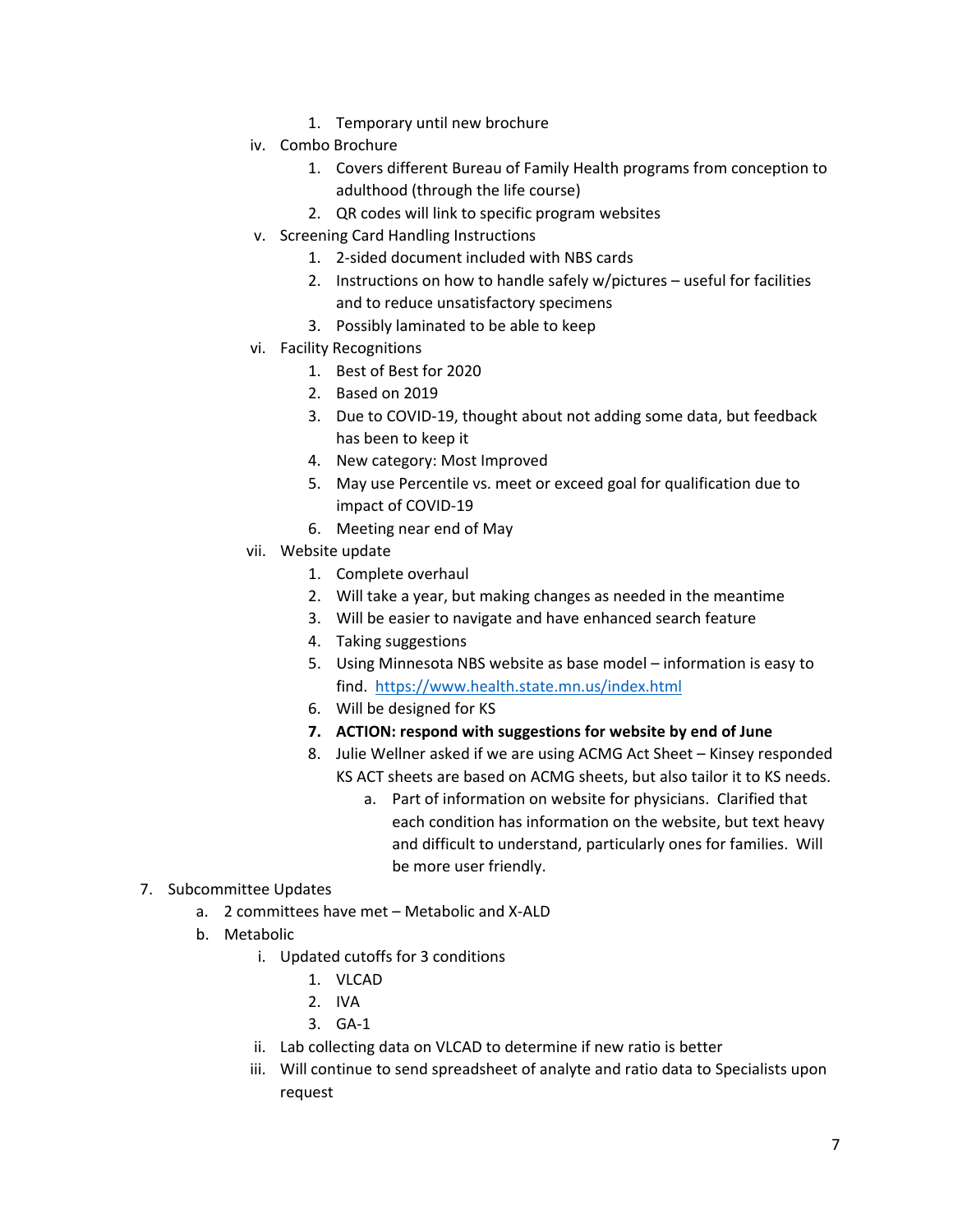- iv. Will continue to meet every 3 months
- c. X-ALD
	- i. Began meeting monthly in March
	- ii. Gathering background info about impact of screening
		- 1. Robust committee with specialists (endocrinology, neurology, & metabolic), families, and program partners
	- iii. Drafting white paper
	- iv. In planning phases of education and communication materials
	- v. In process of informing agency partners
	- vi. Bid process for equipment is closed and in review
	- vii. Will pilot in late 2021 and plan to go live in 2022
- d. New/Re-Establish Committees
	- i. Endocrinology
		- 1. Kinsey asked for volunteers to serve subcommittee Endos, family practice, pediatrics, families
		- 2. Dr. Michelle Knoll
		- 3. Kinsey will reach out to Endos, family practice and peds to see if they will serve
	- ii. Hemoglobinopathy
		- 1. Taking 2<sup>nd</sup> look at protocols of Sickle Cell and Sickle Cell traits
			- a. Would like to have volunteers from family practice, pediatrics, midwifery, as well as Specialists
			- b. Kinsey will reach out to others as well
- 8. New Business / Discussions
	- a. Shane pointed out Dr. Butler's chat comment regarding potential breastfeeding factors. Kinsey will save and share with Kansas Breastfeeding Coalition
	- b. Marilee pointed out previous question about voting on adding breastfeeding question to NBS card
		- i. Kinsey noted some barriers, such as lack of space on demographic card
		- ii. Ongoing conversation
		- iii. Will put on agenda for next AC meeting, maybe vote at next meeting
			- **1. ACTION: committee to send any additional questions/thoughts by end of the month**
	- c. Kinsey will send out reminder of deadlines for various feedback requests
	- d. Dr. Butler if KS wants to be a forerunner in breastfeeding forum
		- i. Consider publishing in public health journal commentary section
		- ii. And other areas as well
		- iii. Dr. Butler is editor of 3 of the journals
- 9. Next Meeting scheduled for 9/23/21
	- a. Courtney hybrid option or in person possibly?
		- i. Kinsey replied not sure yet, but the Zoom option has been very helpful for everyone being able to attend, so that will always be an option
		- ii. Maybe have in person once/year?
		- **iii. ACTION: Kinsey will add the question to the next AC survey**